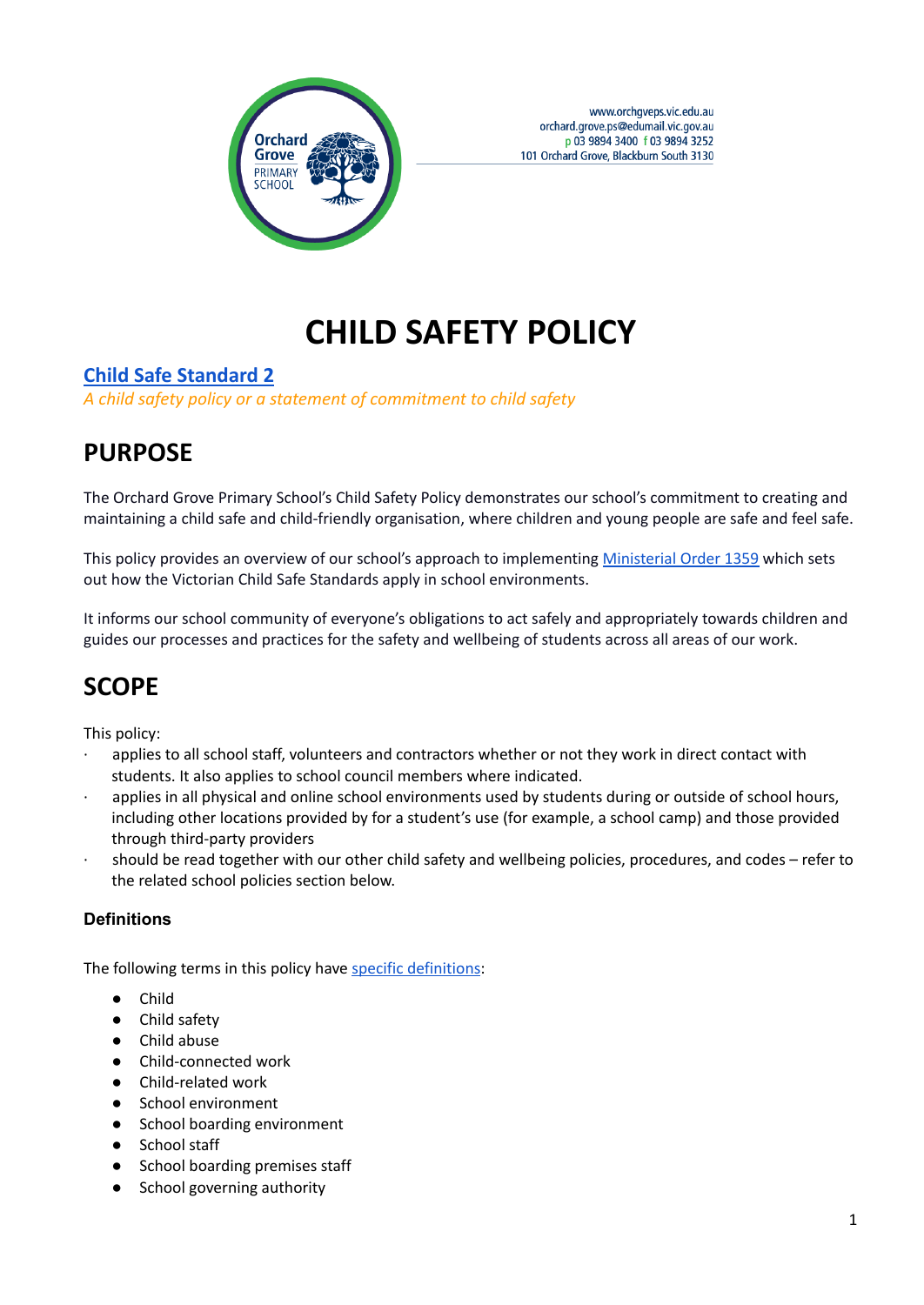- School boarding premises governing authority
- Student
- Volunteer

# **STATEMENT OF COMMITMENT TO CHILD SAFETY**

Orchard Grove Primary School is a child safe organisation which welcomes all children, young people and their families.

We are committed to providing environments where our students are safe and feel safe, where their participation is valued, their views respected, and their voices are heard about decisions that affect their lives. Our child safe policies, strategies and practices are inclusive of the needs of all children and students.

We have no tolerance for child abuse and take proactive steps to identify and manage any risks of harm to students in our school environments.

We promote positive relationships between students and adults and between students and their peers. These relationships are based on trust and respect.

We take proactive steps to identify and manage any risk of harm to students in our school environment. When child safety concerns are raised or identified, we treat these seriously and respond promptly and thoroughly.

Particular attention is given to the child safety needs of Aboriginal students, those from culturally and linguistically diverse backgrounds, international students, students with disabilities, those unable to live at home, children and young people who identify as lesbian, gay, bisexual, trans and gender diverse, intersex and queer (LGBTIQ+) and other students experiencing risk or vulnerability. Inappropriate or harmful behaviour targeting students based on these or other characteristics, such as racism or homophobia, are not tolerated at our school, and any instances identified will be addressed with appropriate consequences.

Child safety is a shared responsibility. Every person involved in our school has an important role in promoting child safety and wellbeing and promptly raising any issues or concerns about a child's safety.

We are committed to regularly reviewing our child safe practices, and seeking input from our students, families, staff, and volunteers to inform our ongoing strategies.

### **ROLES AND RESPONSIBILITIES**

#### **School Leadership team**

Our school leadership team (comprising the Principal, Assistant Principals and Learning Specialists) are responsible for ensuring that a strong child safe culture is created and maintained, and that policies and practices are effectively developed and implemented in accordance with Ministerial Order 1359.

Our Leadership team will:

- ensure effective child safety and wellbeing governance, policies, procedures, codes and practices are in place and followed
- model a child safe culture that facilitates the active participation of students, families and staff in promoting and improving child safety, cultural safety and wellbeing
- enable inclusive practices where the diverse needs of all students are considered
- reinforce high standards of respectful behaviour between students and adults, and between students
- promote regular open discussion on child safety issues within the school community including at leadership team meetings, staff meetings and school council meetings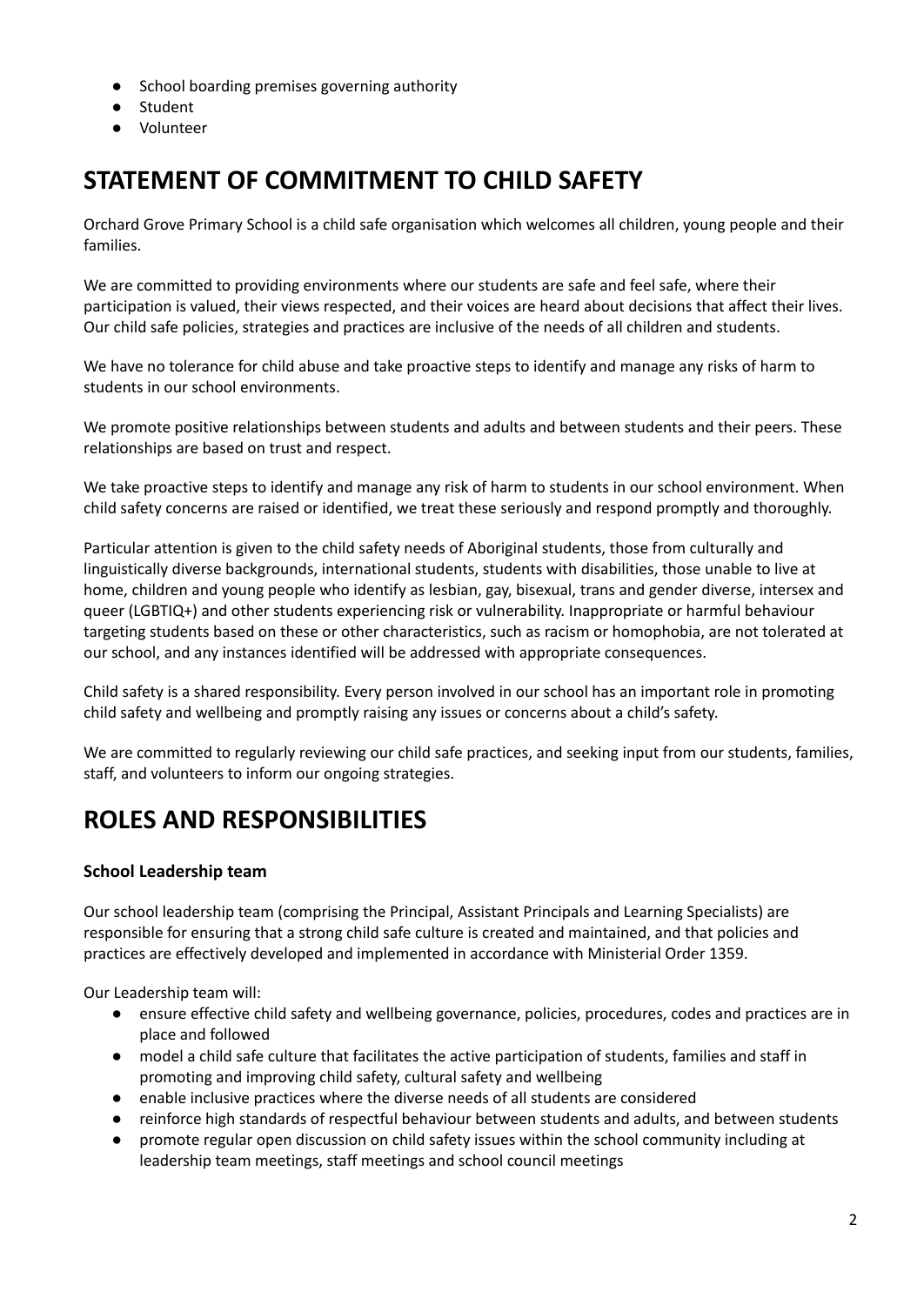- facilitate regular professional learning for staff and volunteers (where appropriate) to build deeper understandings of child safety, cultural safety, student wellbeing and prevention of responding to abuse
- create an environment where child safety complaints and concerns are readily raised, and no one is discouraged from reporting an allegation of child abuse to relevant authorities.

#### **School staff and volunteers**

All staff and volunteers will:

- participate in child safety and wellbeing induction and training provided by the school or the Department of Education and Training, and always follow the school's child safety and wellbeing policies and procedures
- act in accordance with our Child Safety Code of Conduct
- identify and raise concerns about child safety issues in accordance with our Child Safety Responding and Reporting Obligations Policy and Procedures, including following the Four Critical [Actions](https://www.education.vic.gov.au/school/teachers/health/childprotection/Pages/report.aspx) for **[Schools](https://www.education.vic.gov.au/school/teachers/health/childprotection/Pages/report.aspx)**
- ensure students' views are taken seriously and their voices are heard about decisions that affect their lives
- implement inclusive practices that respond to the diverse needs of students.

#### **School council**

In performing the functions and powers given to them under the *Education and Training Reform Act 2006*, school council members will:

- champion and promote a child safe culture with the broader school community
- ensure that child safety is regularly on the agenda at school council meetings
- undertake annual training on child safety
- approve updates to, and act in accordance with the Child Safety Code of Conduct to the extent that it applies to school council employees and members
- when hiring school council employees, ensure that selection, supervision, and management practices are child safe. At our school, school council employment duties are delegated to the principal who is bound by this policy.

#### **Specific staff child safety responsibilities**

Orchard Grove Primary School has nominated our Assistant Principals as child safety champions to support the Principal to implement our child safety policies and practices, including staff and volunteer training.

The responsibilities of the child safety champion are outlined at Guidance for child safety [champions.](https://www.vic.gov.au/guidance-child-safety-champions) In addition to these roles, our child safety champion is also responsible for:

- Our Principal and Assistant Principals are the first point of contact for child safety concerns or queries and for coordinating responses to child safety incidents.
- An Assistant Principal is responsible for monitoring the school's compliance with the Child Safety Policy. Anyone in our school community should approach an Assistant Principal if they have any concerns about the school's compliance with the Child Safety Policy.
- Assistant Principals are responsible for informing the school community about this policy, and making it publicly available.
- Other specific roles and responsibilities are named in other child safety policies and procedures, including the Child Safety Code of Conduct, Child Safety Responding and Reporting Obligations (including Mandatory Reporting) Policy and Procedures, and Child Safety Risk Register.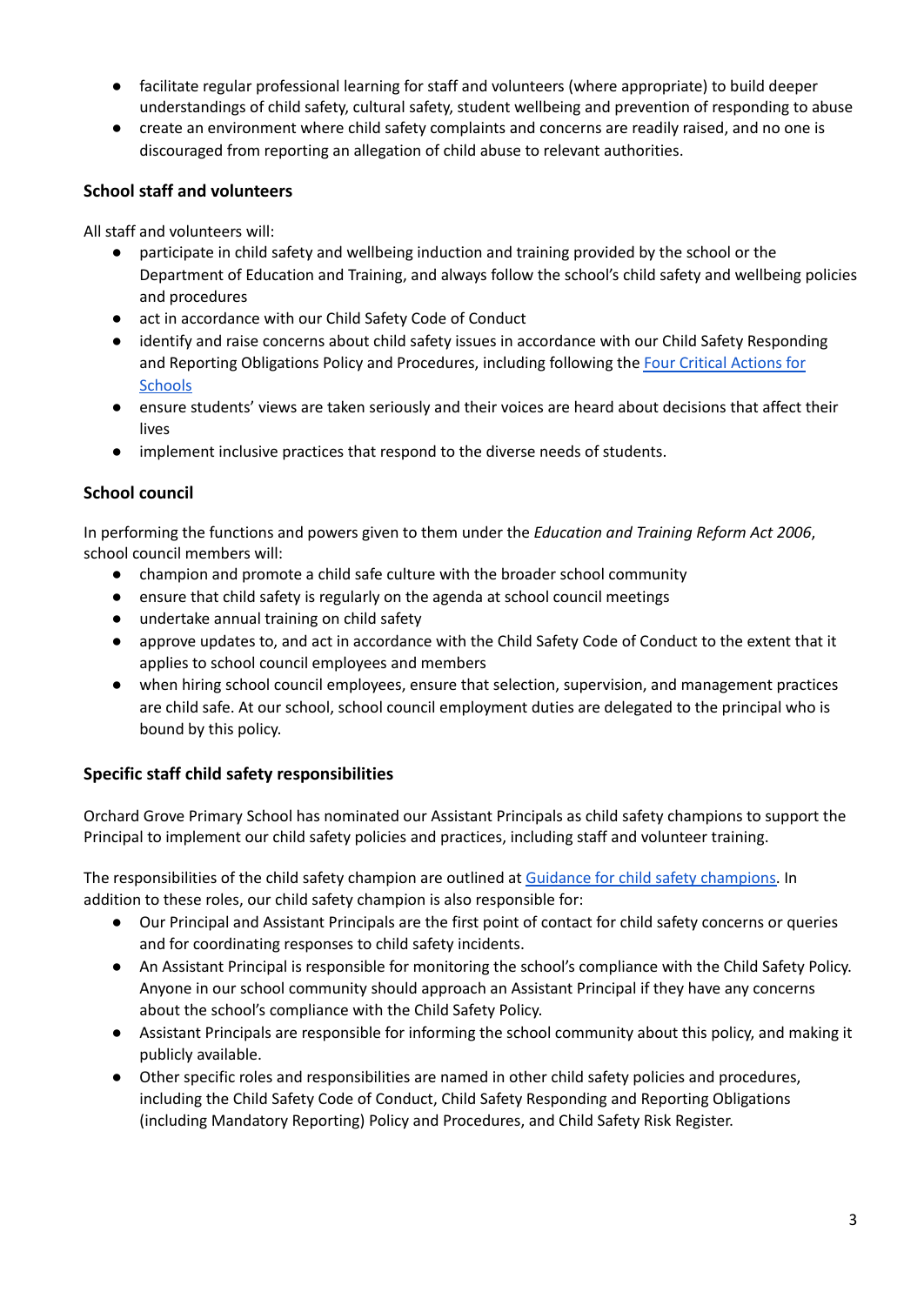### **Child Safety Code of Conduct**

Our Child Safety Code of Conduct sets the boundaries and expectations for appropriate behaviours between adults and students. It also clarifies behaviours that are not acceptable in our physical and online environments.

We ensure that students also know what is acceptable and what is not acceptable so that they can be clear and confident about what to expect from adults in the school.

The Child Safety Code of Conduct also includes processes to report inappropriate behaviour.

### **Managing risks to child safety and wellbeing**

At our school we identify, assess and manage risks to child safety and wellbeing in our physical and online school environments. These risks are managed through our child safety and wellbeing policies, procedures and practices, and in our activity specific risk registers, such as those we develop for off-site overnight camps, adventure activities and facilities and services we contract through third party providers for student use.

Our Child Safety Risk Register is used to record any identified risks related to child abuse alongside actions in place to manage those risks. Our school leadership team will monitor and evaluate the effectiveness of the actions in the Child Safety Risk Register at least annually.

### **Establishing a culturally safe environment**

At Orchard Grove Primary School, we are committed to establishing an inclusive and culturally safe school where the strengths of Aboriginal culture, values and practices are respected.

We think about how every student can have a positive experience in a safe environment. For Aboriginal students, we recognise the link between Aboriginal culture, identity and safety and actively create opportunities for Aboriginal students and the Aboriginal community to have a voice and presence in our school planning, policies, and activities.

### **Student empowerment**

To support child safety and wellbeing at Orchard Grove Primary School, we work to create an inclusive and supportive environment that encourages students and families to contribute to our child safety approach and understand their rights and their responsibilities.

Respectful relationships between students are reinforced and we encourage strong friendships and peer support in the school to ensure a sense of belonging through our student Code of [Conduct](https://docs.google.com/document/d/1zMwRXTbbw_sNuqKMQcS6MaehHVR8Gtv4515lNkX8EE0/edit), our school values, whole school approach to Respectful Relationships and Year 6 Peer mediators.

We inform students of their rights through our whole school approach to Respectful Relationships and give them the skills and confidence to recognise unsafe situations with adults or other students and to speak up and act on concerns relating to themselves or their peers. We ensure our students know who to talk to if they are worried or feeling unsafe and we encourage them to share concerns with a trusted adult at any time. Students and families can also access information on how to report concerns at the school's reception office.

When the school is gathering information in relation to a complaint about alleged misconduct or abuse of a child, we will listen to the complainant's account and take them seriously, check our understanding of the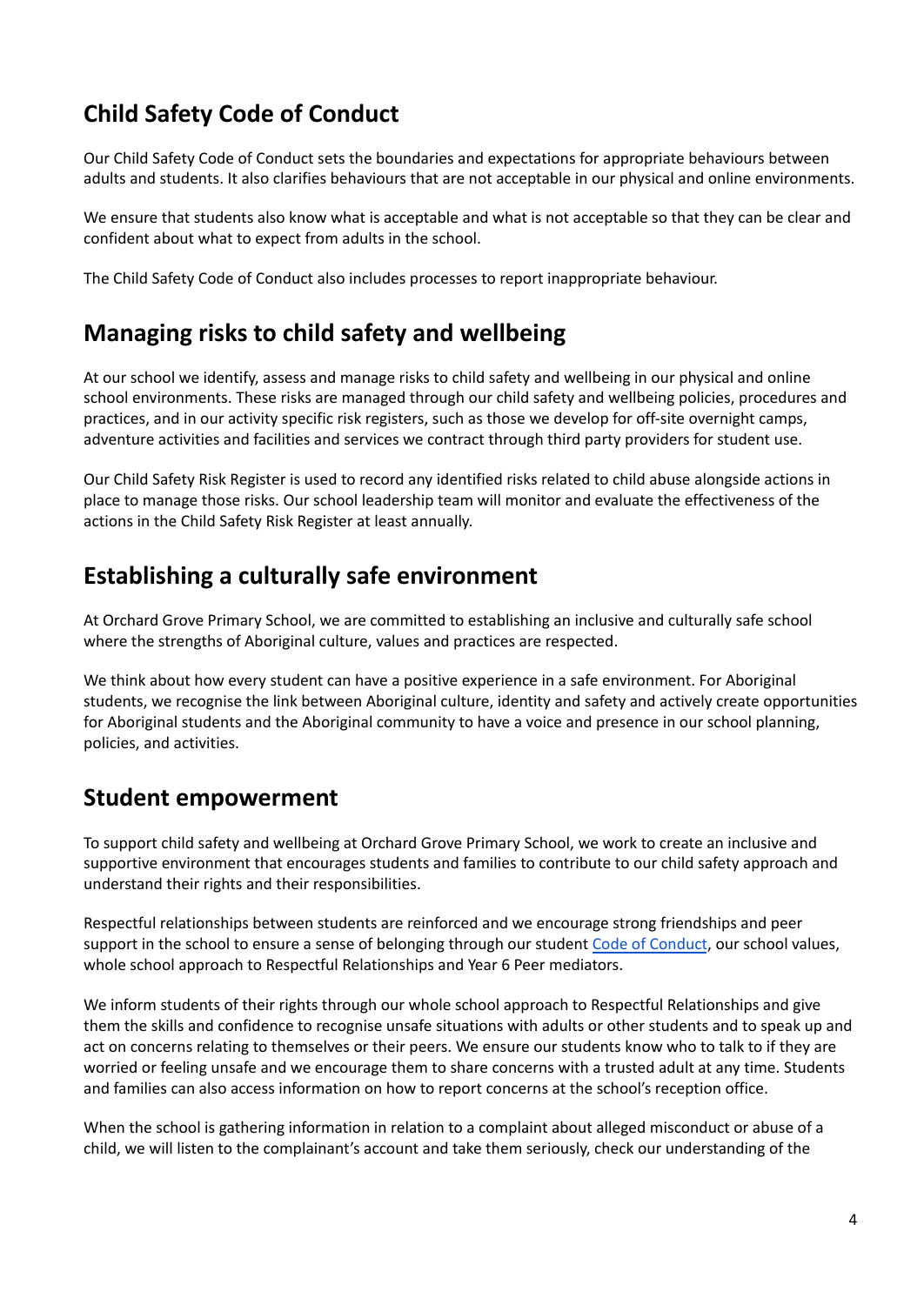complaint, support the student and keep them (and their parents and carers, as appropriate) informed about progress.

### **Family engagement**

Our families and the school community have an important role in monitoring and promoting children's safety and wellbeing and helping children to raise any concerns.

To support family engagement, at Orchard Grove Primary School we are committed to providing families and community with accessible information about our school's child safe policies and practices and involving them in our approach to child safety and wellbeing.

We will create opportunities for families to have input into the development and review of our child safety policies and practices and encourage them to raise any concerns and ideas for improvement.

We do this by:

- Our school seeks input from families and the community through school council, subcommittees of the school council and student and staff meetings
- Our school will inform families and the community via Compass and newsletters
- All of our child safety policies and procedures will be available for students and parents on the school website and at school reception
- Newsletters and Compass will inform families and the school community about any significant updates to our child safety policies or processes, and strategies or initiative that we are taking to ensure

### **Diversity and equity**

As a child safe organisation, we celebrate the rich diversity of our students, families and community and promote respectful environments that are free from discrimination. Our focus is on wellbeing and growth for all.

We recognise that every child has unique skills, strengths and experiences to draw on.

We pay particular attention to individuals and groups of children and young people in our community with additional and specific needs. This includes tailoring our child safety strategies and supports to the needs of:

- Aboriginal children and young people
- children from culturally and linguistically diverse backgrounds
- children and young people with disabilities
- children unable to live at home or impacted by family violence
- international students
- children and young people who identify as LGBTIQ+.

Our Student Wellbeing and Engagement Policy provides more information about the measures we have in place to support diversity and equity.

### **Suitable staff and volunteers**

At Orchard Grove Primary School, we apply robust child safe recruitment, induction, training, and supervision practices to ensure that all staff, contractors, and volunteers are suitable to work with children.

#### **Staff recruitment**

When recruiting staff, we follow the Department of Education and Training's recruitment policies and guidelines, available on the Policy and Advisory Library (PAL) at: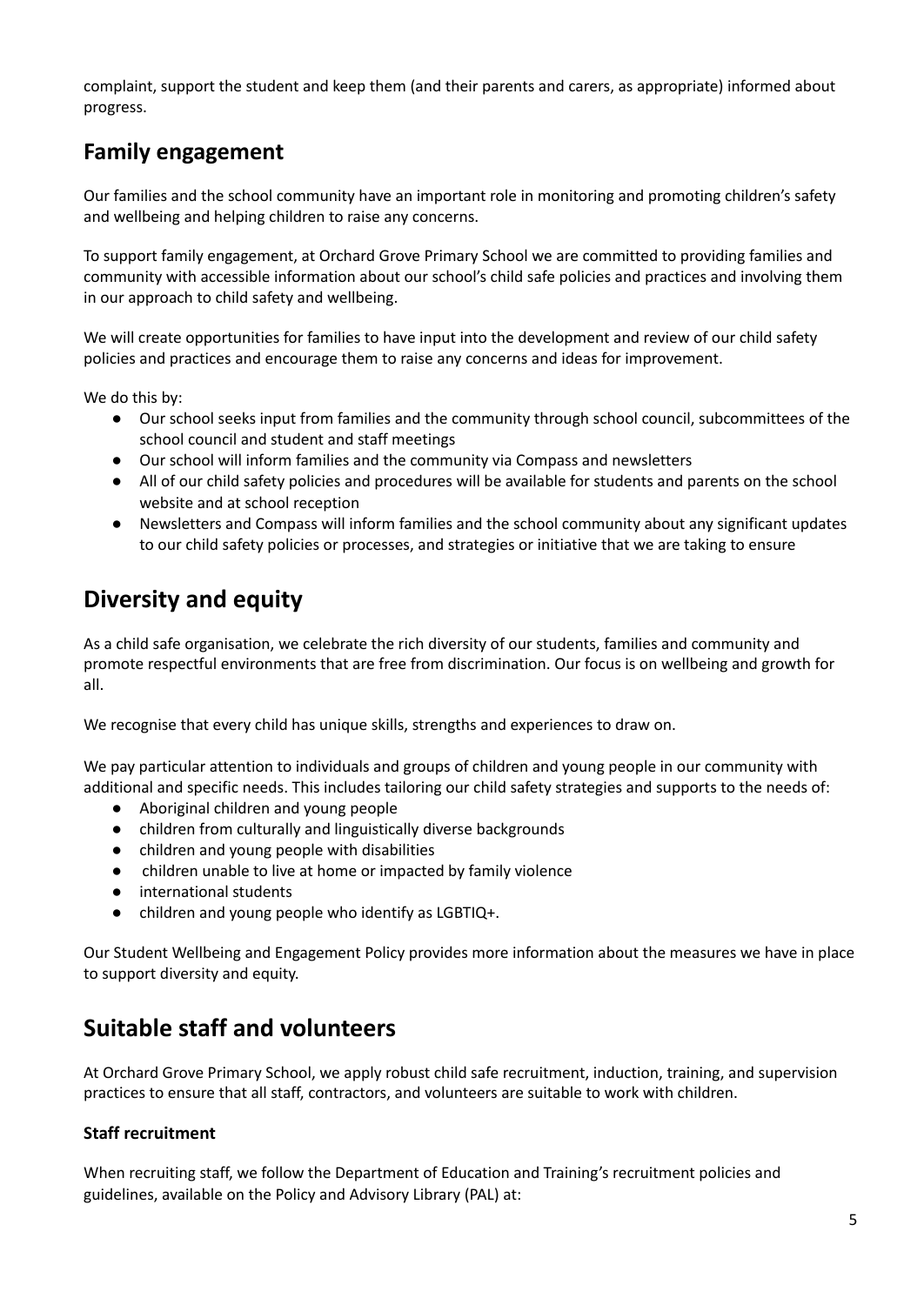- [Recruitment](https://www2.education.vic.gov.au/pal/recruitment-schools/overview) in Schools
- Suitability for [Employment](https://www2.education.vic.gov.au/pal/suitability-employment-checks/overview) Checks
- School Council [Employment](https://www2.education.vic.gov.au/pal/school-council-employment/overview)
- Contractor OHS [Management.](https://www2.education.vic.gov.au/pal/contractor-ohs-management/policy)

When engaging staff to perform child-related work, we:

- sight, verify and record the person's Working with Children clearance or equivalent background check
- such as a Victorian teaching registration ● collect and record:
	- o proof of the person's identity and any professional or other qualifications
		- o the person's history of working with children
		- o references that address suitability for the job and working with children.
		- o references that address suitability for the job and working with children.

#### **Staff induction**

All newly appointed staff will be expected to participate in our child safety and wellbeing induction program. The program will include a focus on:

- the Child Safety Policy (this document)
- the Child Safety Code of Conduct
- the Child Safety Responding and Reporting Obligations (including Mandatory Reporting) Policy and Procedures and
- any other child safety and wellbeing information that school leadership considers appropriate to the nature of the role.

#### **Ongoing supervision and management of staff**

All staff engaged in child-connected work will be supervised appropriately to ensure that their behaviour towards children is safe and appropriate.

Staff will be monitored and assessed to ensure their continuing suitability for child-connected work. This will be done by the school's leadership team at regular performance reviews.

Inappropriate behaviour towards children and young people will be managed swiftly and in accordance with our school and department policies and our legal obligations. Child safety and wellbeing will be paramount.

#### **Suitability of volunteers**

All volunteers are required to comply with our Volunteers Policy, which describes how we assess the suitability of prospective volunteers and outlines expectations in relation to child safety and wellbeing induction and training, and supervision and management.

### **Child safety knowledge, skills and awareness**

Ongoing training and education are essential to ensuring that staff understand their roles and responsibilities and develop their capacity to effectively address child safety and wellbeing matters.

In addition to the child safety and wellbeing induction, our staff will participate in a range of training and professional learning to equip them with the skills and knowledge necessary to maintain a child safe environment.

Staff child safety and wellbeing training will be delivered at least annually and will include guidance on:

● our school's child safety and wellbeing policies, procedures, codes, and practices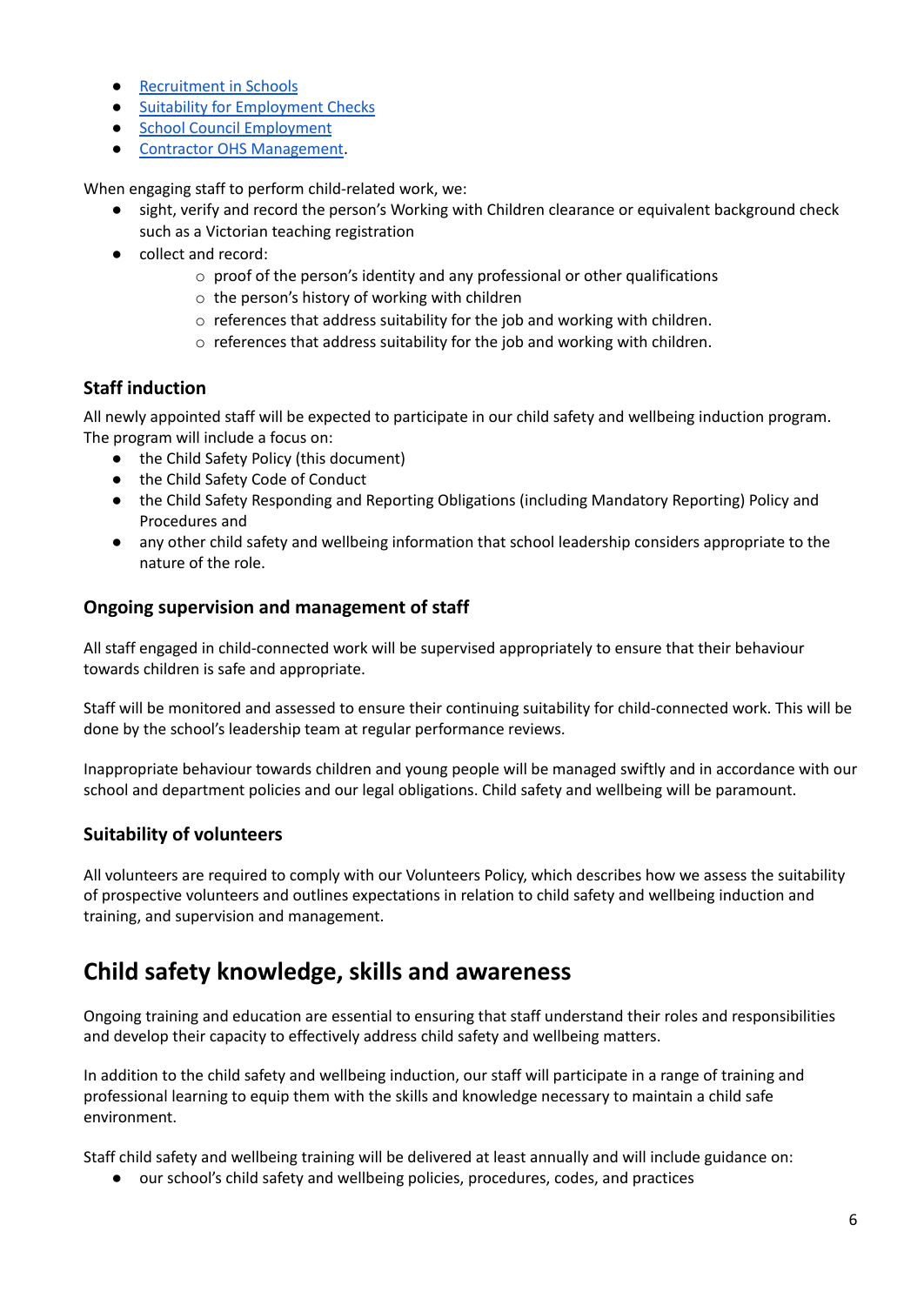- completing the Protecting Children Mandatory Reporting and Other Legal [Obligations](http://elearn.com.au/det/protectingchildren/) online module annually
- recognising indicators of child harm including harm caused by other children and students
- responding effectively to issues of child safety and wellbeing and supporting colleagues who disclose harm
- how to build culturally safe environments for children and students
- information sharing and recordkeeping obligations
- how to identify and mitigate child safety and wellbeing risks in the school environment.

Other professional learning and training on child safety and wellbeing, for example, training for our volunteers, will be tailored to specific roles and responsibilities and any identified or emerging needs or issues.

#### **School council training and education**

To ensure our school council is equipped with the knowledge required to make decisions in the best interests of student safety and wellbeing, and to identify and mitigate child safety and wellbeing risks in our school environment, the council is trained at least annually. Training includes guidance on:

- individual and collective obligations and responsibilities for implementing the Child Safe Standards and managing the risk of child abuse
- child safety and wellbeing risks in our school environment
- Orchard Grove Primary School's child safety and wellbeing policies, procedures, codes and practices

### **Complaints and reporting processes**

Orchard Grove Primary School fosters a culture that encourages staff, volunteers, students, parents, and the school community to raise concerns and complaints. This makes it more difficult for breaches of the code of conduct, misconduct or abuse to occur and remain hidden.

We have clear pathways for raising complaints and concerns and responding and this is documented in our school's Complaint Policy. The Complaints Policy can be found on our school website.

If there is an incident, disclosure, allegation or suspicion of child abuse, all staff and volunteers (including school council employees) must follow our Child Safety Responding and Reporting Obligations Policy and Procedures. Our policy and procedures address complaints and concerns of child abuse made by or in relation to a child or student, school staff, volunteers, contractors, service providers, visitors or any other person while connected to the school.

As soon as any immediate health and safety concerns are addressed, and relevant school staff have been informed, we will ensure our school follows:

- the Four Critical [Actions](https://www.education.vic.gov.au/Documents/about/programs/health/protect/FourCriticalActions_ChildAbuse.pdf) for complaints and concerns relating to adult behaviour towards a child
- the Four Critical Actions: Student Sexual [Offending](https://www.education.vic.gov.au/school/teachers/health/childprotection/Pages/stusexual.aspx) for complaints and concerns relating to student sexual offending

Our Student Wellbeing and Engagement Policy and Bullying Prevention Policy cover complaints and concerns relating to student physical violence or other harmful behaviours.

### **Communications**

Orchard Grove Primary School is committed to communicating our child safety strategies to the school community through: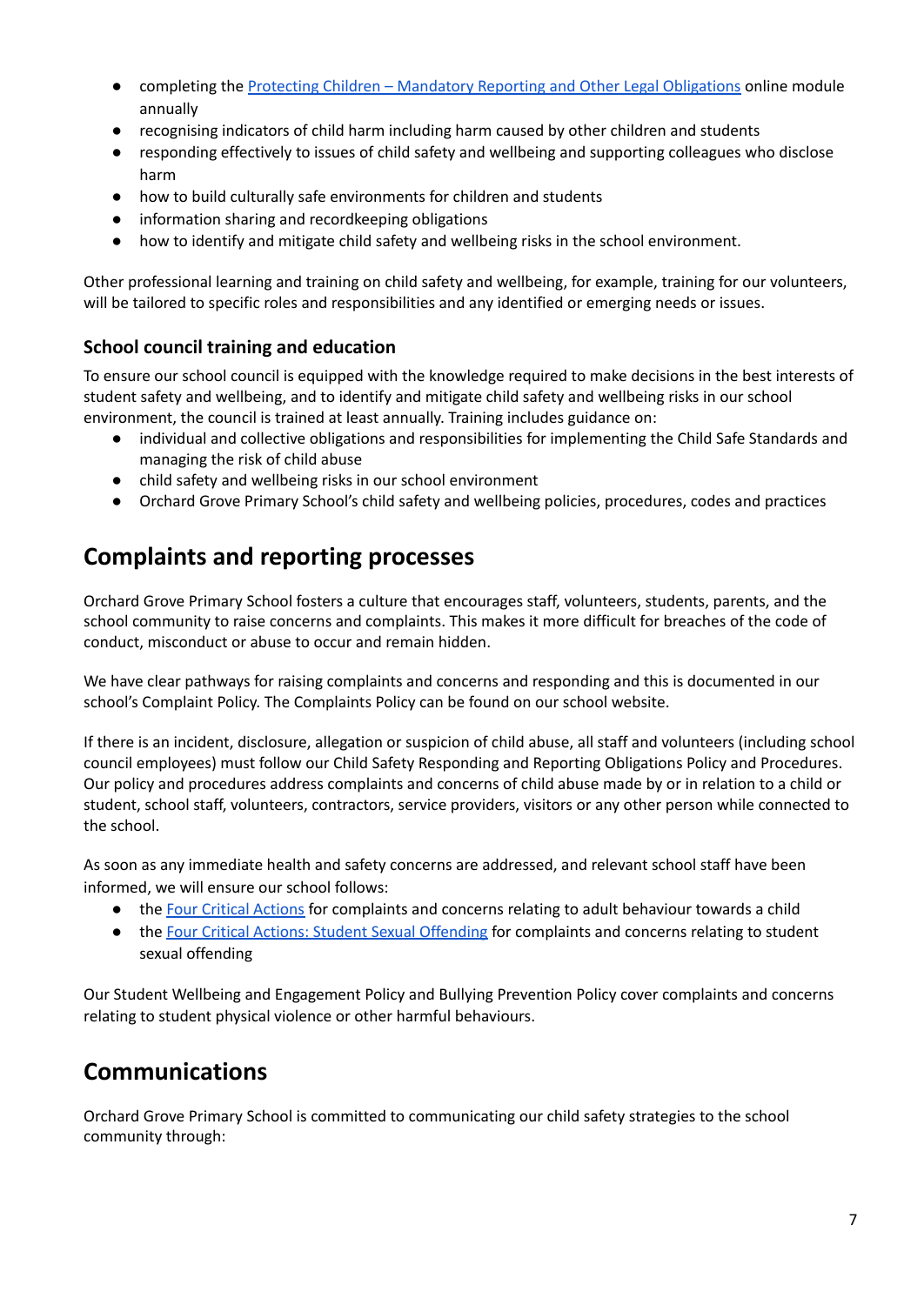- ensuring that key child safety and wellbeing policies are available on our website including the Child Safety Policy (this document), Child Safety Code of Conduct, and the Child Safety Responding and Reporting Obligations (including Mandatory Reporting) Policy and Procedure
- updates in our school newsletter or Compass]
- ensuring that child safety is a regular agenda item at school leadership meetings, staff meetings and school council meetings.

### **Privacy and information sharing**

Orchard Grove Primary School collects, uses, and discloses information about children and their families in accordance with Victorian privacy laws, and other relevant laws. For information on how our school collects, uses and discloses information refer to: [Schools'](https://www.education.vic.gov.au/Pages/schoolsprivacypolicy.aspx) Privacy Policy.

### **Records management**

We acknowledge that good records management practices are a critical element of child safety and wellbeing and manage our records in accordance with the Department of Education and Training's policy: [Records](https://www2.education.vic.gov.au/pal/records-management/policy) [Management](https://www2.education.vic.gov.au/pal/records-management/policy) – School Records

### **Review of child safety practices**

At Orchard Grove Primary School, we have established processes for the review and ongoing improvement of our child safe policies, procedures, and practices.

We will:

- review and improve our policy every 2 years or after any significant child safety incident
- analyse any complaints, concerns, and safety incidents to improve policy and practice
- act with transparency and share pertinent learnings and review outcomes with school staff and our school community.

### **Related policies and procedures**

This Child Safety Policy is to be read in conjunction with other related school policies, procedures, and codes. These include our:

- Bullying Prevention Policy
- Child Safety Responding and Reporting Obligations Policy and Procedures
- Child Safety Code of Conduct
- Complaints Policy
- Digital Learning Policy
- Inclusion and Diversity Policy
- Student Wellbeing and Engagement Policy
- Visitors Policy
- Volunteers Policy

#### **Related Department of Education and Training policies**

- · Bullying [Prevention](https://www2.education.vic.gov.au/pal/bullying-prevention-response/policy) and Response Policy
- · Child and Family Violence [Information](https://www2.education.vic.gov.au/pal/information-sharing-schemes/policy) Sharing Schemes
- **[Complaints](https://www2.education.vic.gov.au/pal/complaints/policy) Policy**
- · Contractor OHS [Management](https://www2.education.vic.gov.au/pal/contractor-ohs-management/policy) Policy
- **Digital [Learning](https://www2.education.vic.gov.au/pal/digital-learning/policy) in Schools Policy**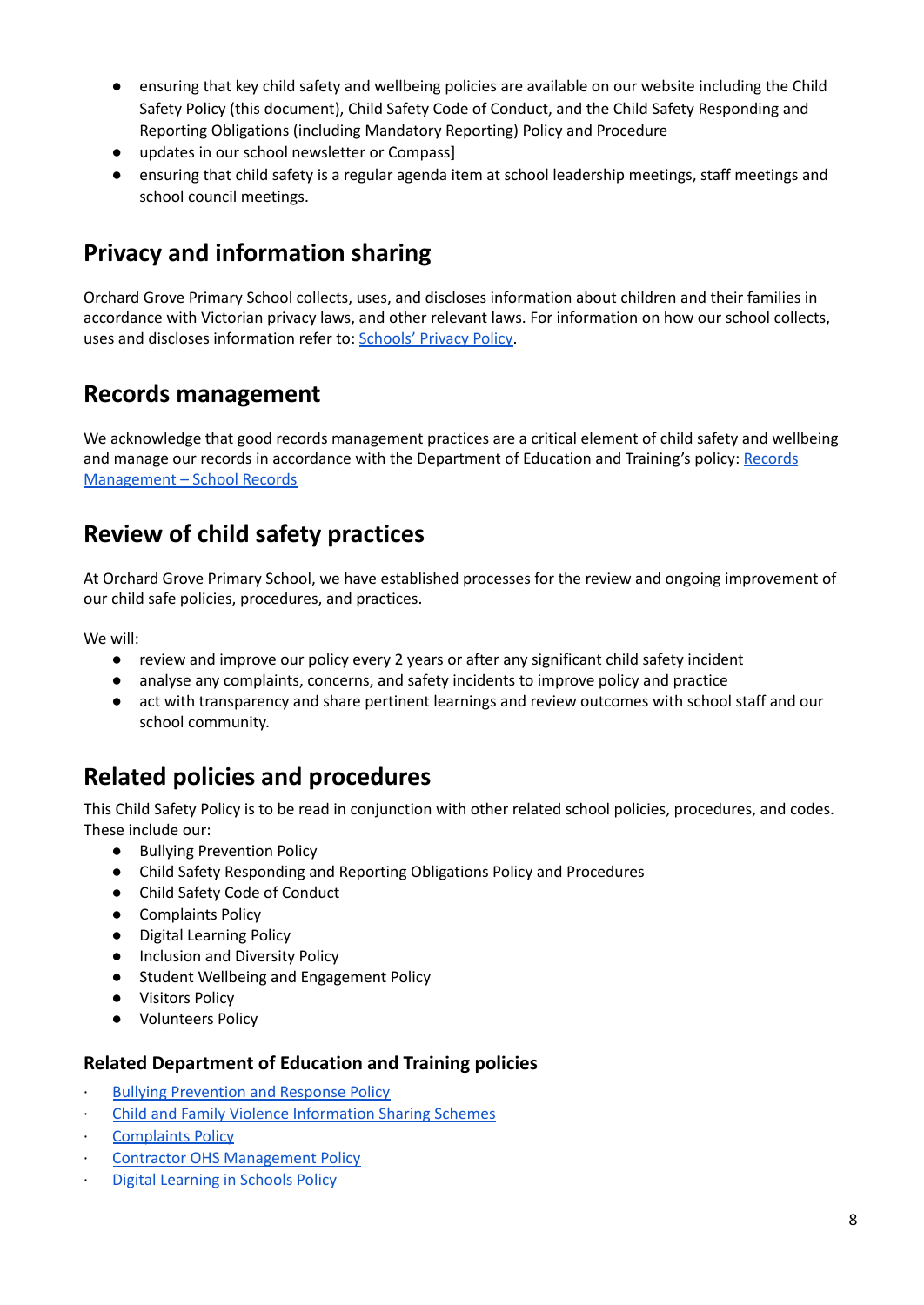- Family [Violence](https://www2.education.vic.gov.au/pal/family-violence-support/policy) Support
- **Protecting Children: Reporting [Obligations](https://www2.education.vic.gov.au/pal/protecting-children/policy) Policy**
- Policy and Guidelines for [Recruitment](https://www2.education.vic.gov.au/pal/recruitment-schools/policy-and-guidelines) in Schools
- [Reportable](https://www2.education.vic.gov.au/pal/reportable-conduct-scheme/policy) Conduct Policy
- **Student Wellbeing and [Engagement](https://www2.education.vic.gov.au/pal/student-engagement/policy) Policy**
- [Supervision](https://www2.education.vic.gov.au/pal/supervision-students/policy) of Students Policy
- **Visitors in [Schools](https://www2.education.vic.gov.au/pal/visitors/policy) Policy**
- **[Volunteers](https://www2.education.vic.gov.au/pal/volunteers/policy) in Schools Policy**
- · Working with Children and other Suitability Checks for School [Volunteers](https://www2.education.vic.gov.au/pal/suitability-checks/policy) and Visitors

#### **Other related documents**

- Identifying and [Responding](https://www.education.vic.gov.au/Documents/about/programs/health/protect/ChildSafeStandard5_SchoolsGuide.pdf) to All Forms of Abuse in Victorian Schools
- **Four Critical Actions for [Schools](https://www.education.vic.gov.au/Documents/about/programs/health/protect/FourCriticalActions_ChildAbuse.pdf)**
- · Identifying and [Responding](https://www.education.vic.gov.au/Documents/about/programs/health/protect/SSO_Policy.pdf) to Student Sexual Offending
- Four Critical Actions for Schools: [Responding](https://www.education.vic.gov.au/Documents/about/programs/health/protect/FourCriticalActions_SSO.pdf) to Student Sexual Offending
- Recording your actions: [Responding](https://www.education.vic.gov.au/Documents/about/programs/health/protect/PROTECT_Schoolstemplate.pdf) to suspected child abuse A template for Victorian schools

### **Policy status and review**

An Assistant Principal is responsible for reviewing and updating the Child Safety Policy at least every two years. The review will include input from students, parents/carers and the community.

#### **Review Cycle And Evaluation**

Ratified by School Council July 2022 Schedule for review in 2024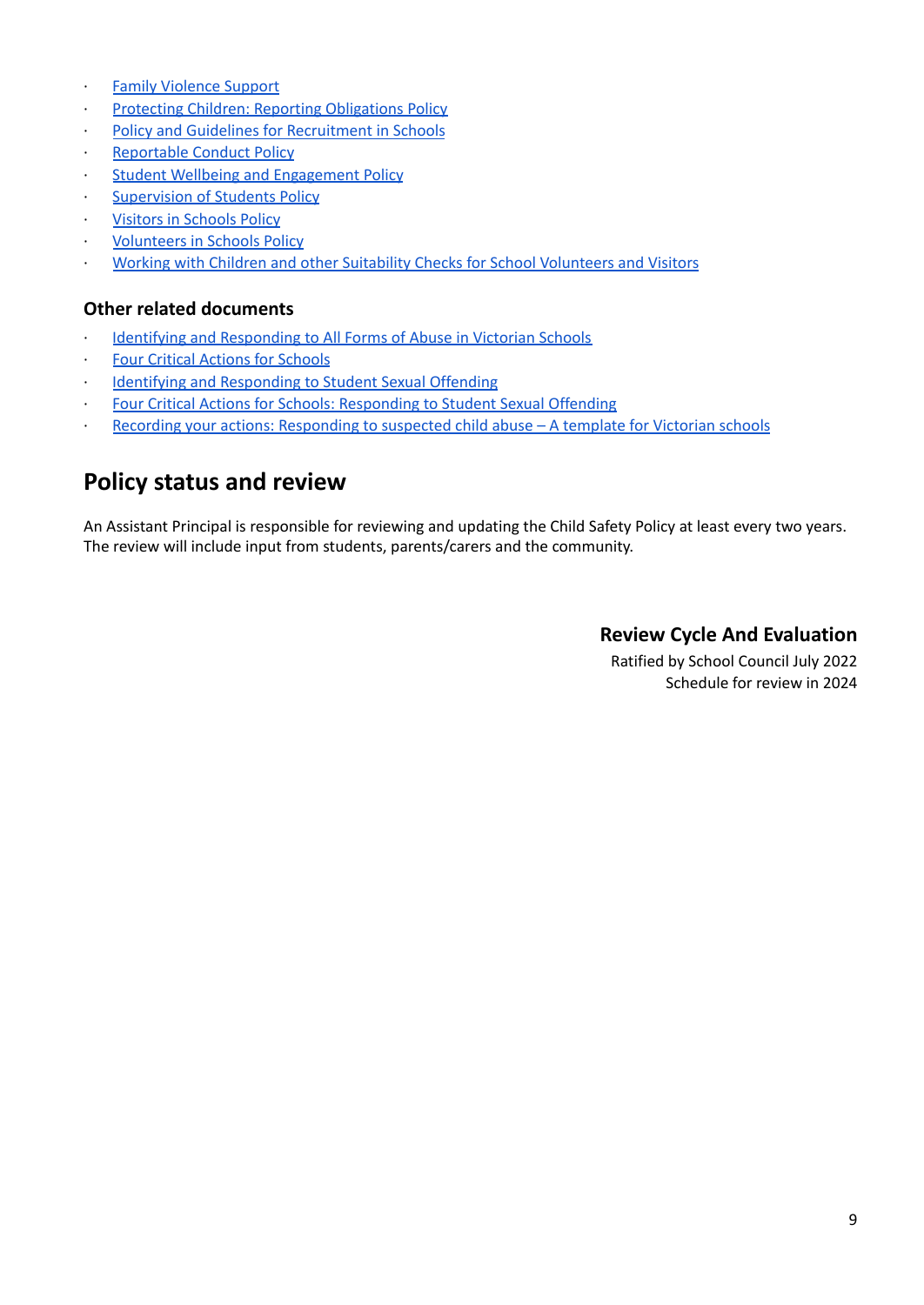### **Appendix 1:** Orchard Grove Primary School - Code of Conduct

Our Child Safety Code of Conduct sets out the expected behaviour of adults with children and young people in our school.

All Orchard Grove Primary School staff, volunteers, contractors, service providers, school council members and any other adult involved in child-connected work must follow the Child Safety Code of Conduct.

The Child Safety Code of Conduct applies to all physical and online environments used by students. It also applies during or outside of school hours and in other locations provided by the school for student use (for example, a school camp).

### **Acceptable behaviours**

As Orchard Grove Primary School, staff, volunteers, contractors, and any other member of our school community involved in child-connected work, we are responsible for supporting and promoting the safety of children by:

- upholding our Orchard Grove Primary School commitment to child safety at all times and adhering to our Child Safety Policy
- treating students and families in our school community with respect in our school environment and outside our school environment as part of normal social and community activities
- listening and responding to the views and concerns of students, particularly if they disclose that they or another child or student has been abused or are worried about their safety or the safety of another child or student
- promoting the cultural safety, participation and empowerment of Aboriginal students, students with culturally and/or linguistically diverse backgrounds, students with a disability, international students, students who are unable to live at home and lesbian, gay, bisexual, transgender and intersex (LQBTIQ+) students
- ensuring, as far as practicable, that adults are not alone with a student one-to-one interactions between an adult and a student are to be in an open space or in line of sight of another adult
- reporting any allegations of child abuse or other child safety concerns to school leadership
- understanding and complying with all reporting and disclosure obligations (including mandatory reporting) in line with our child safety responding and reporting policy and procedures and th[e](https://www.education.vic.gov.au/Documents/about/programs/health/protect/FourCriticalActions_ChildAbuse.pdf) [PROTECT](https://www.education.vic.gov.au/Documents/about/programs/health/protect/FourCriticalActions_ChildAbuse.pdf) Four Critical Actions
- if child abuse is suspected, ensuring as quickly as possible that the student(s) are safe and protected from harm.

### **Unacceptable behaviours**

As Orchard Grove Primary School, staff, volunteers, contractors and member of our school community involved in child-connected work we must not:

- ignore or disregard any concerns, suspicions or disclosures of child abuse or harm
- develop a relationship with any student that could be seen as favouritism or amount to 'grooming' behaviour (for example, by offering gifts)
- display behaviours or engage with students in ways that are not justified by the educational or professional context
- ignore an adult's overly familiar or inappropriate behaviour towards a student
- discuss intimate topics or use sexualised language, except when needed to deliver the school curriculum or professional guidance
- treat a child or student unfavourably because of their disability, age, gender, race, culture, vulnerability, sexuality or ethnicity
- communicate directly with a student through personal or private contact channels (including by social media, email, instant messaging, texting etc) except where that communication is reasonable in all the